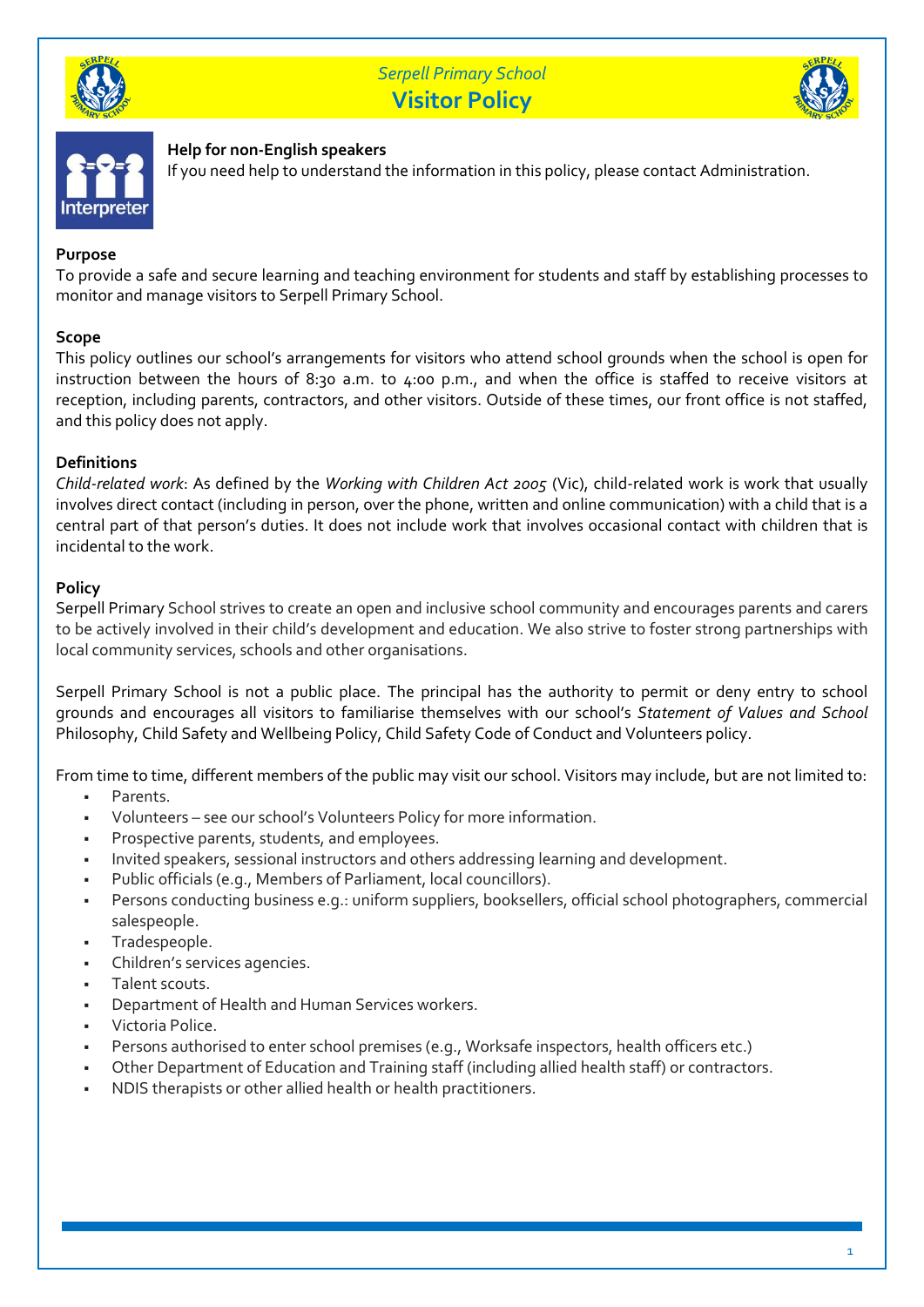

# *Serpell Primary School* **Visitor Policy**



## *Sign in procedure*

All visitors to Serpell Primary School are required to report to the school office on arrival (see exceptions below in relation to parents/carers). Visitors must:

- Record their name, purpose of visit, and other details on the Xuno kiosk.
- Provide proof of identification to office staff upon request.
- Produce their valid Working with Children Check where required by this policy (see below).
- Follow instruction from school staff and abide by all relevant school policies relating to appropriate conduct on school grounds including Child Safety Code of Conduct, Statement of Values and School Philosophy as well as Department policies such as th[e Sexual Harassment Policy](https://www2.education.vic.gov.au/pal/sexual-harassment/overview) an[d Workplace Bullying Policy](https://www2.education.vic.gov.au/pal/workplace-bullying/policy)
- Return to the office upon departure and sign out.

Serpell Primary School will ensure that our school's Child Safety Code of Conduct is available and visible to visitors when they sign in.

## *COVID-19 vaccination information*

Our school follows Department of Education and Training policy with respect to the requirements relating to attendance on school sites and COVID-19 vaccinations.

For further information, refer to:

▪ COVID-19 Vaccinations – [Visitors and Volunteers on School Sites](https://www2.education.vic.gov.au/pal/covid-19-vaccinations-visitors-volunteers/policy)

## *Working with Children Clearance and other suitability checks*

For Working with Children Clearance (WWCC) and other suitability check requirements relating to parents / carers and other volunteers working with students please see our Volunteers Policy.

All visitors who are engaged in **child-related work** (see definition above) must have a valid WWC Clearance. Additional suitability checks may also be required such as reference, proof of identity, qualification and work history involving children clearances.

In some circumstances, visitors to Serpell Primary School who are **not** engaged in child-related work will also be required to produce a valid WWC Clearance depending on the circumstances of their visit. For example, Serpell Primary School will require a valid WWC Clearance for:

- **visitors who will be working regularly with children** during the time they are visiting, even though direct contact with children is not a central part of their normal duties
- **visitors (e.g., contractors),** who will regularly be performing work at the school and in circumstances where they will be performing their work in an area where they will be unsupervised and around children. Further background checks, including references, may also be requested at the discretion of the principal.

Visitors who will be working in areas away from students (e.g., a visiting auditor who will be located in the front office with administration staff) or who will be supervised and accompanied by a staff member during their visit (e.g., a Member of Parliament, a journalist, a prospective parent on a school tour) will not be required to have a WWC Clearance.

Sworn Victoria Police officers or sworn Australian Federal Police officers are exempt from requiring a WWC Clearance but may be asked to verify that they are sworn officers by providing proof of identification.

## *Invited speakers and presenters*

On occasion, Serpell Primary School may invite external speakers or providers to deliver incursions, presentations, workshops and special programs for our students. Consistent with Department of Education and Training requirements, Serpell Primary School will:

ensure that the content of presentations and programs by external providers contributes to the educational development of our students and is consistent with curriculum objectives